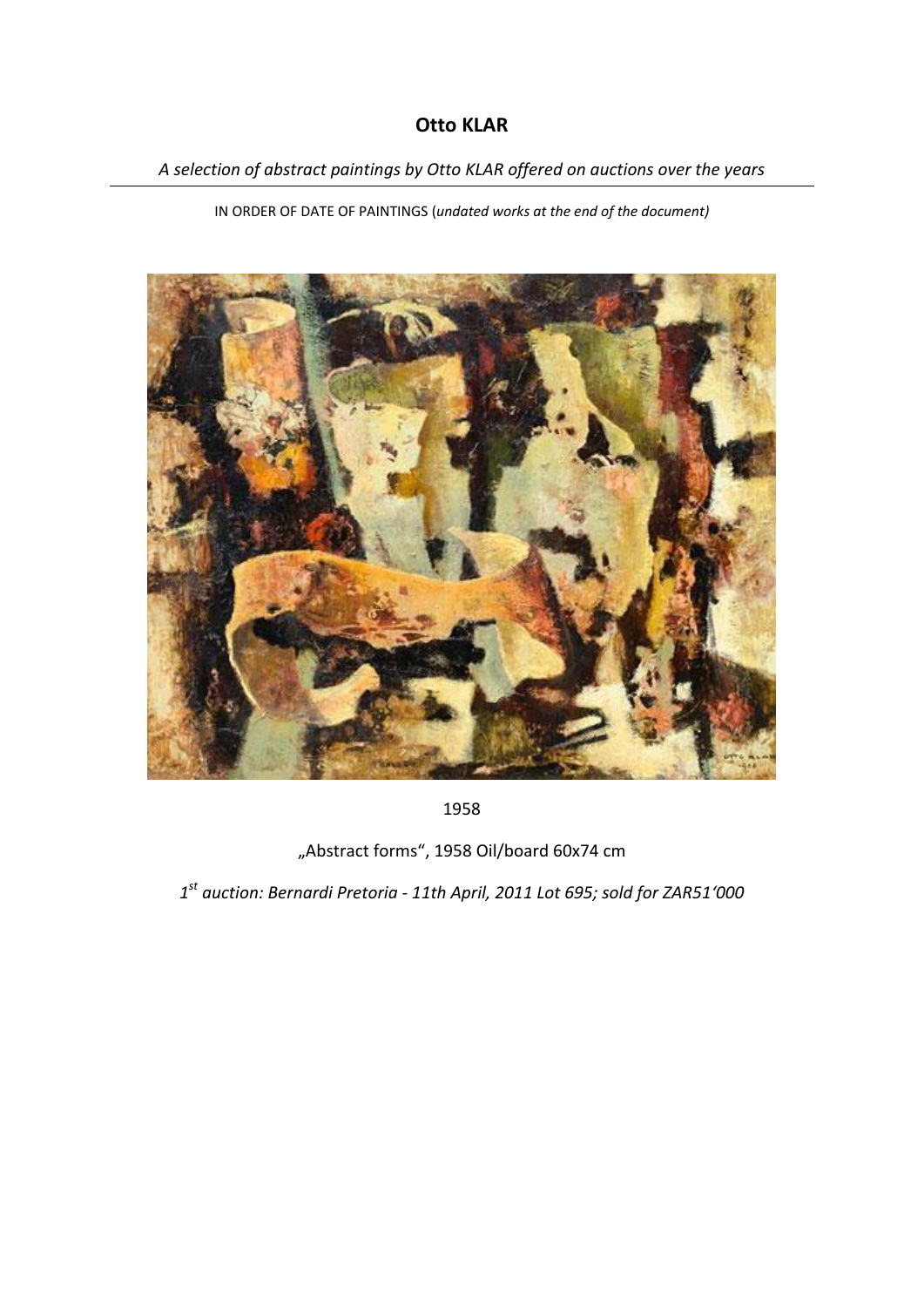

```
"Abstract composition", 1960 oil/board 87x72 cm
```
*st auction: Welz / Sotheby's Johannesburg – 20th November, 2007 - Lot 654*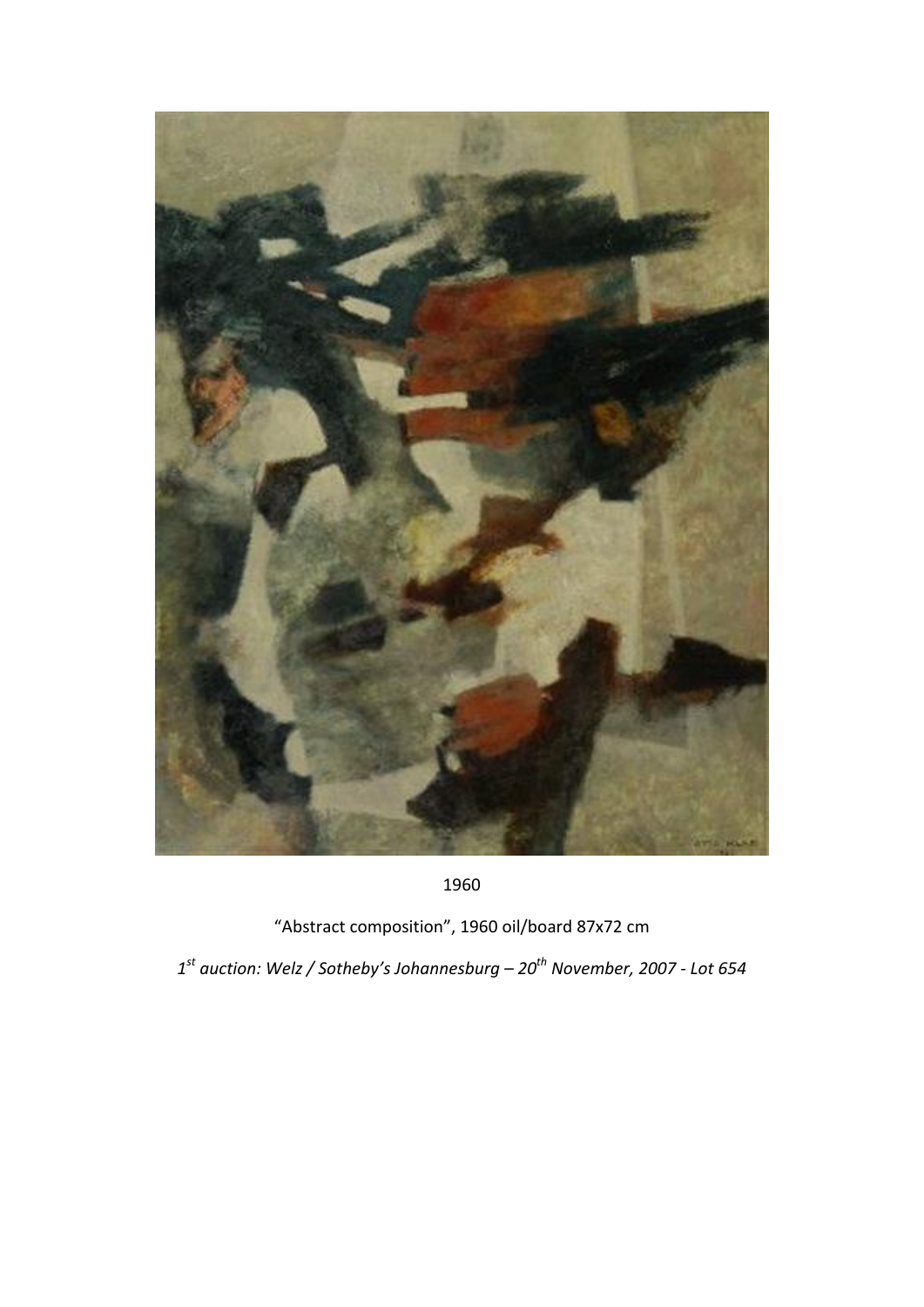

1964

"Abstract composition", 1964 oil/board 33x70.5 cm – Provenance: Gallery 101, Johannesburg

> *1 ST auction: Strauss Johannesburg - 7th Sept. 2009 Lot 23 2 nd auction: Westgate Johannesburg – October 2009 Lot 202 3 rd auction: BidorBuy Cape Town - July 2012 Lot ID 66897143*

## **Abstract works auctioned for which no images are available**

1960 "An abstract composition", 1960 oil/board – 88x72 cm – Welz / Sotheby's JHB auction 2005 Lot 189 – NO IMAGE 1961 "Abstract with red", 1961 oil/board – 53x53 cm – Welz / Sotheby's CT auction 2005 Lot 322 – NO IMAGE 1962 "Abstract: Spiritual Message", 1962 oil/board 60.5x45 cm – Welz / Sotheby's JHB auction 2001 Lot 238 – NO IMAGE 1962 "Abstract", 1962 – oil/board – 60.5x30 cm – Welz / Sotheby's CT –  $11<sup>th</sup>$  Oct 2005 Lot 1142 – NO IMAGE

UNDATED "Abstract with blue – oil/board – 35x22 cm – Welz / Sotheby's CT –  $11^{\text{th}}$  Oct 2005 Lot 1141a – NO IMAGE UNDATED "Abstract with red" – oil/board - 31x22 cm – Welz / Sotheby's CT –  $11^{\text{th}}$  Oct 2005 Lot 1141b – NO IMAGE

This list is not complete!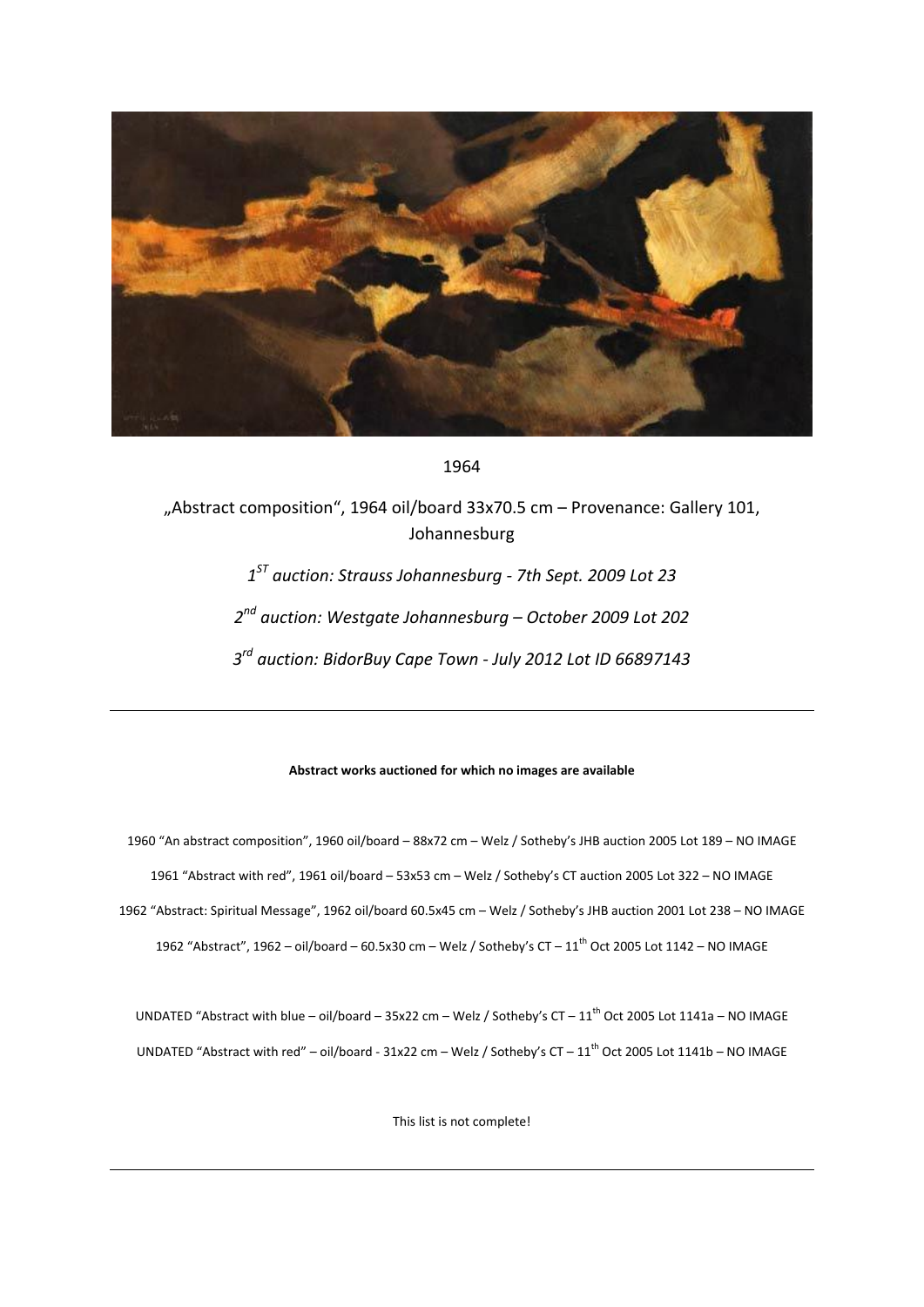

"Composition in black, brown, white and grey", 1964(?) oil/board - 104x80cm *st auction: Russell Kaplan, Johannesburg - 21st August, 2010 Lot 75*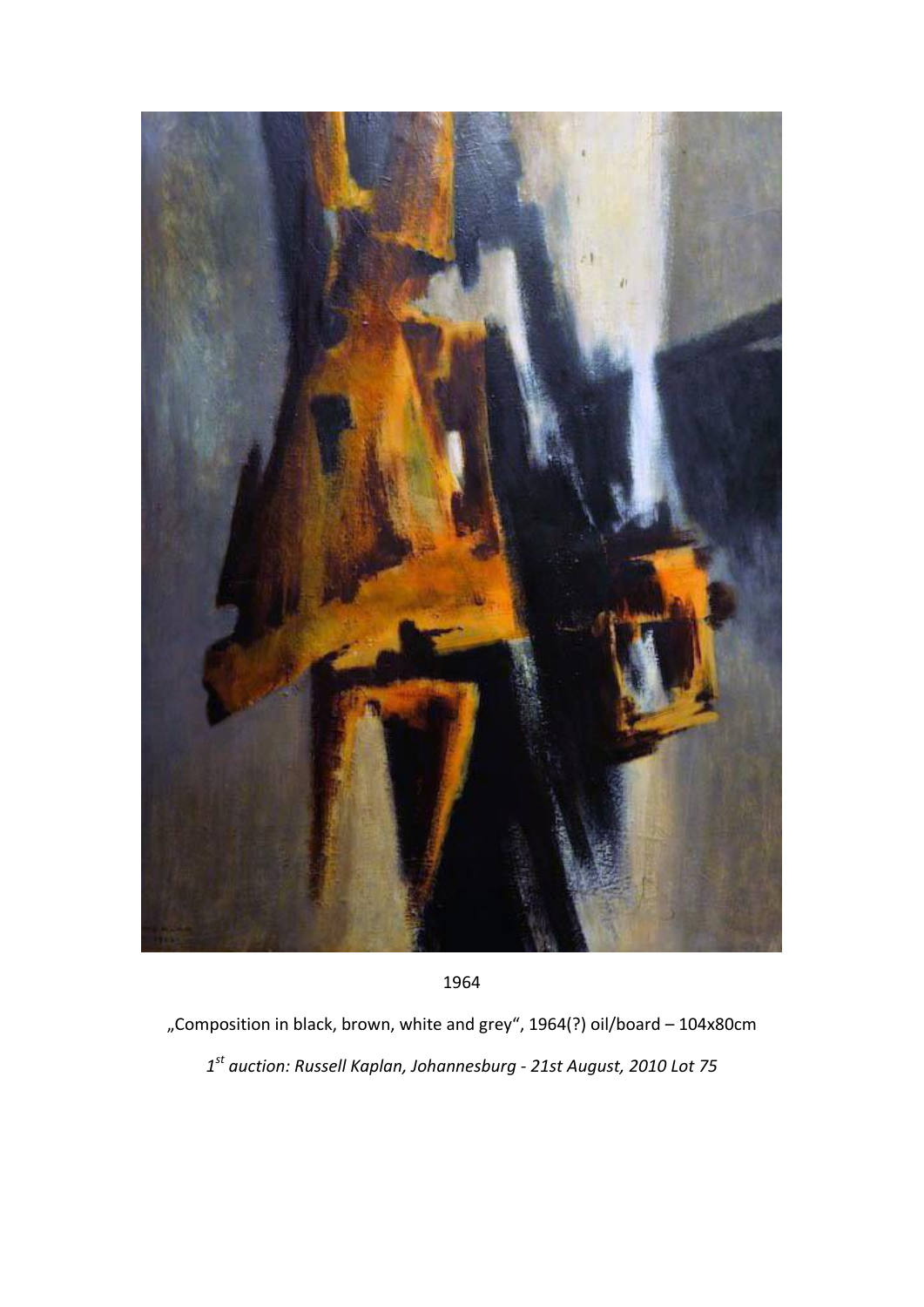

1964

"Abstract Composition", undated (abt. 1964) – oil/board - 30x22.5 cm *1 st auction: Welz / Sotheby's Johannesburg – 5 th August, 2008 Lot 118 2 nd auction: Welz / Sotheby's Johannesburg – 20th April, 2009 Lot 242 3rd auction: 5th Avenue Auctioneers, Johannesburg – 12th December, 2010 Lot 90*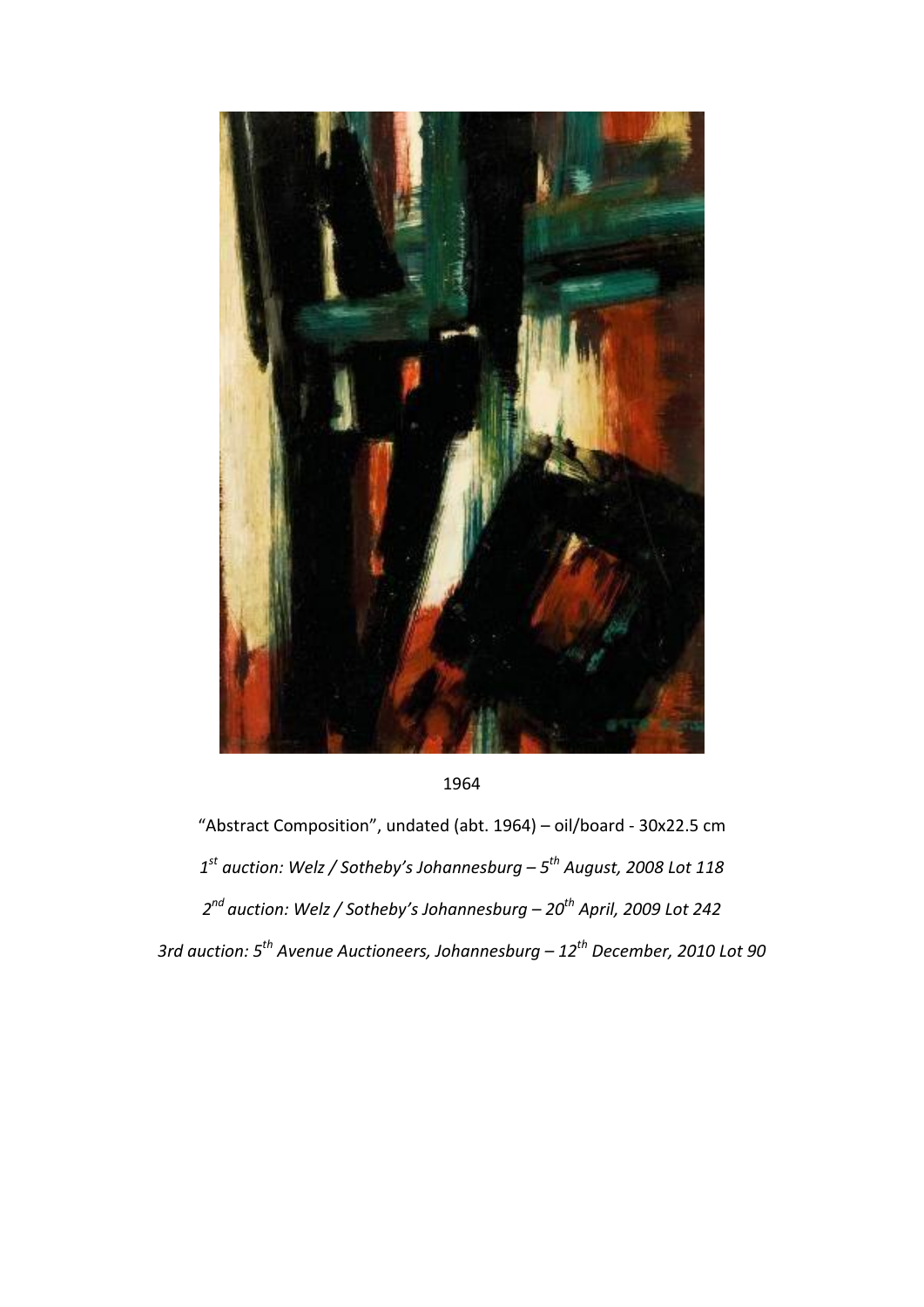